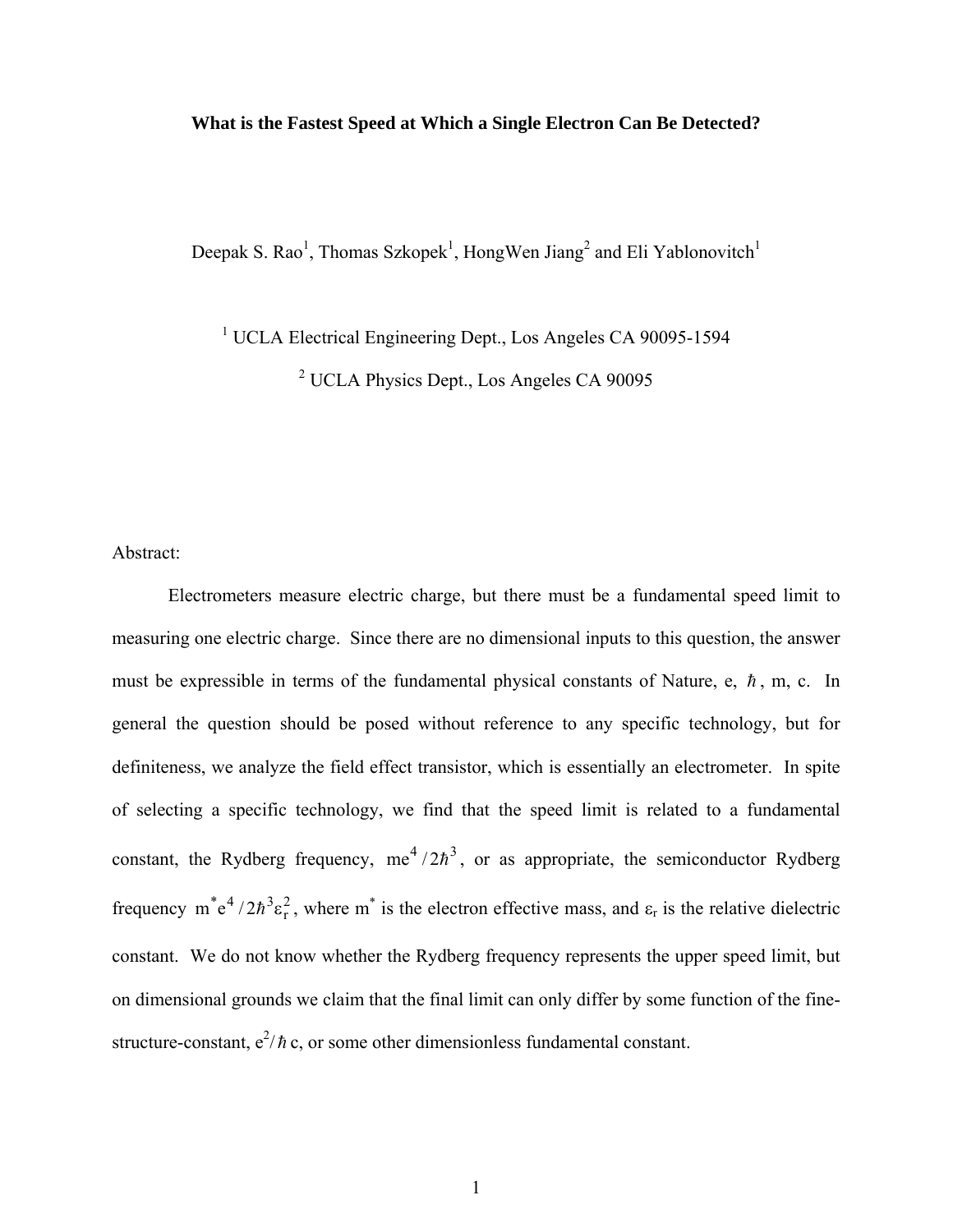## **What is the Fastest Speed at which a Single Electron Can Be Detected?**

Millikan already showed<sup>1</sup> that it was possible to measure the charge on one electron. Nowadays we have much more sensitive instruments; the single electron transistor<sup>2</sup> (SET), the field effect transistor<sup>3</sup> (FET), and the quantum point contact<sup>4,5</sup> FET. It is not difficult to measure a single electronic charge.

 There is ample motivation. In optical communications it is very desirable to be able to detect a single photo-electric charge<sup>6</sup>. Moreover, nano-electronics is rapidly approaching the one-electron limit. In spintronics, electron spin is measured by converting spin<sup>7,8,9</sup> to electric charge. The question arises, how quickly can we measure a change in electric charge by one unit?

 The question is fundamental, since it is posed independently of technology, and is not constrained by any external parameters. Thus we should expect an upper limit that can be expressed in terms of fundamental constants, e,  $\hbar$ , m, c.

 In this paper we treat the field effect transistor as an archetypal electrometer, and we ask: What is the fastest speed at which a single electric charge can be measured, with unity signal-tonoise ratio?

 In spite of choosing specific technologies, we find that the speed/sensitivity limit is related to a fundamental constant, the Rydberg frequency  $me^4/2\hbar^3$ . This frequency corresponds to  $\sim 2 \times 10^{-8}$ e/ $\sqrt{Hz}$  charge sensitivity, which is considerably faster and more sensitive than the best<sup>2</sup> that has thus far been demonstrated experimentally, in any technology.

In a semiconductor, the electric charge is screened by the relative dielectric constant  $\varepsilon_r$ , and the speed slows down according to the semiconductor Rydberg  $m^*e^4/\epsilon_r^2 2\hbar^3$  which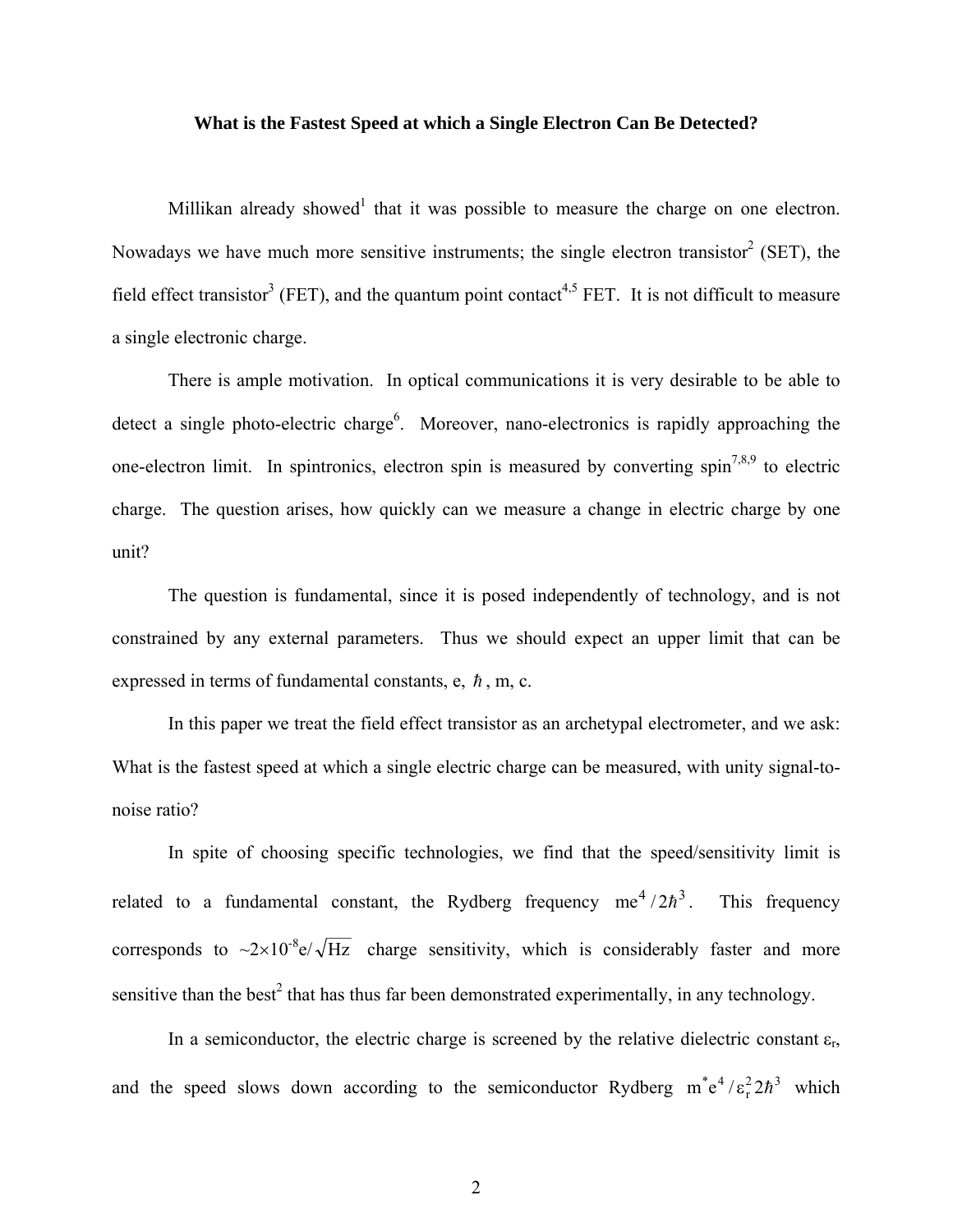corresponds to ~1 THz, and a sensitivity ~10<sup>-6</sup>e/ $\sqrt{Hz}$ . This is more or less in line with the very best experimental results<sup>2</sup> in SET's, though SET's are not burdened by such a high dielectric screening. Thus further improvements in speed and sensitivity should be possible.

 In this paper we analyze the following three cases: Case (1), an FET channel in the form of a cylindrical wire; Case (2), a quantum point contact in a pinched-off 2D electron gas; Case (3), an SET based on tunneling. We find that the speed limit tends to be roughly the Rydberg frequency in all three cases.

 The field effect transistor is, at its simplest, a source/drain resistor whose conductance senses the presence of nearby electrostatic charge. Consider the example shown in Fig. 1(a). The thermal and shot noise are respectively;  $I_N^2 = 4kT\langle G\rangle\Delta f + 2\langle I\rangle e\Delta f$ , where  $\langle I\rangle$  is the sensing current that monitors the conductance  $\langle G \rangle$ , and  $\Delta f$  is the measurement bandwidth. It might be supposed that the speed/sensitivity limit might depend on temperature, but without loss of generality, the highest sensitivity is achieved when the thermal energy kT is negligible. Under the best possible circumstances, the amplitude signal-to-noise ratio (SNR) in the resistor is:

2e ∆f G V 2e ∆f I I I SNR DS N = = = ,……………………….(1),

that requires a sensing current  $I = \langle G \rangle V_{DS}$  large enough to make the thermal noise negligible compared to the shot noise, which occurs when the bias voltage  $V_{DS} > 2kT/e$ .

 A solid cylindrical semi-conducting wire, Case (1) as shown in Fig. 1(a), is an interesting channel geometry for estimating the ultimate charge sensitivity limit. The most favorable location, for the charge that needs to be detected, is in the center of the channel. It is perhaps easier to think of it as a negative ionic charge or a deep trap. The Coulomb potential of that ion, shown in Fig. 1(b), blocks the flow of current through the source/drain channel that is driven by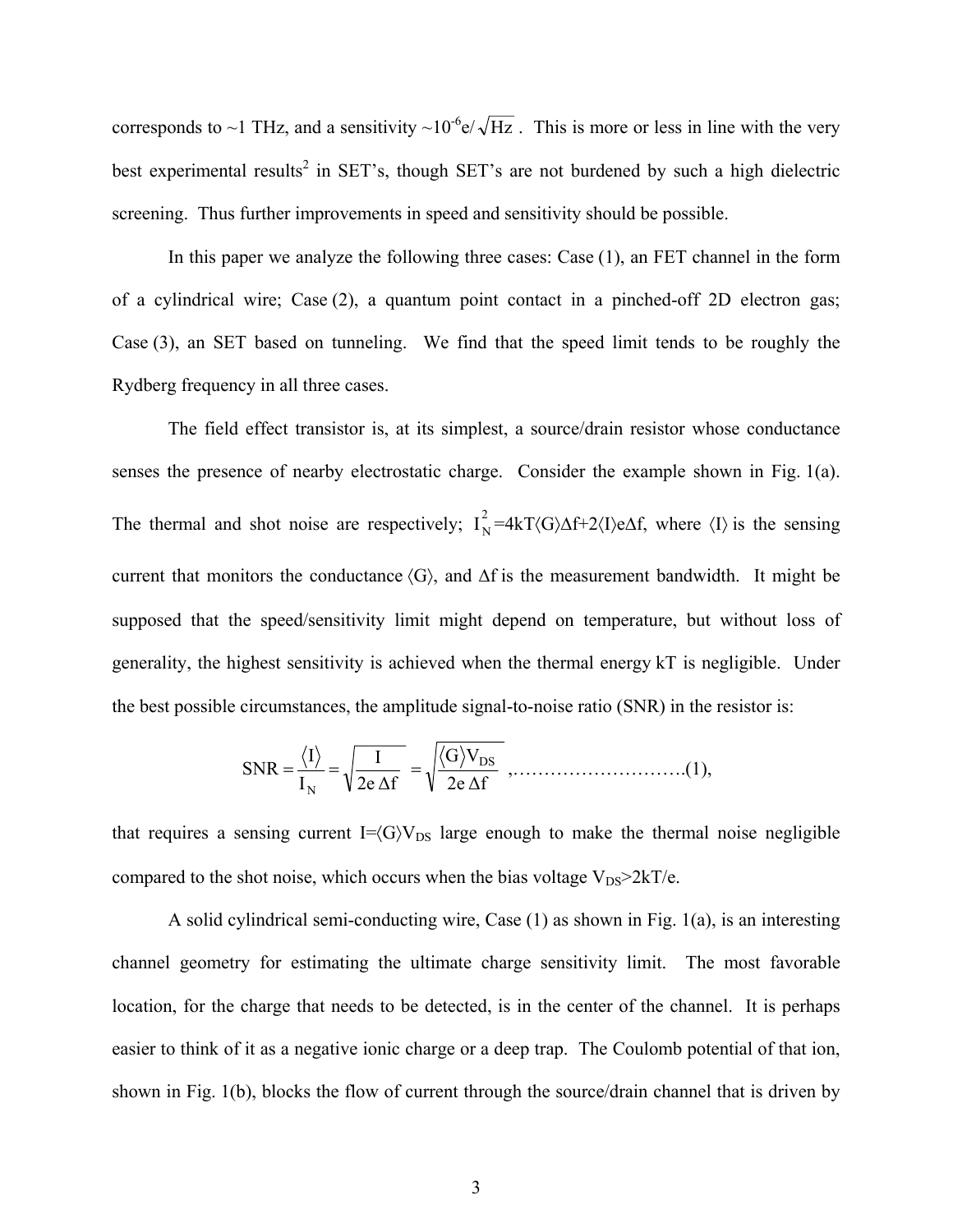the external source/drain voltage  $V_{DS}$ . To provide an upper detection speed limit, in the most optimistic circumstances, the presence/absence of this ion is assumed to fully switch off/on the channel current.

 It might be supposed that increasing the channel radius R to enhance the conductance G would increase the signal to noise ratio, eq'n. (1), but then the ion coulomb potential  $e/\epsilon<sub>r</sub>R$  at the periphery of the wire, Fig. 1(b), would be weaker and might become insufficient to pinch off the conductance. Likewise it might be supposed that the highest source/drain voltage  $V_{DS}$  would be best, but then it could overwhelm the ion potential at the periphery of the wire, preventing pinchoff. We show that the extraneous parameters, like channel radius R and bias voltage V<sub>DS</sub>, tend *to cancel out under optimal circumstances, leaving behind a sensitivity/speed limit that depends only upon fundamental physical constants*.



Figure 1: (a) The FET channel in the form of wire with a 2D density of conducting modes. The charge to be detected, is an immobile ion/electron placed at the center of the channel. (b) Ionic Coulomb potential roll-off along the radius of the conductor.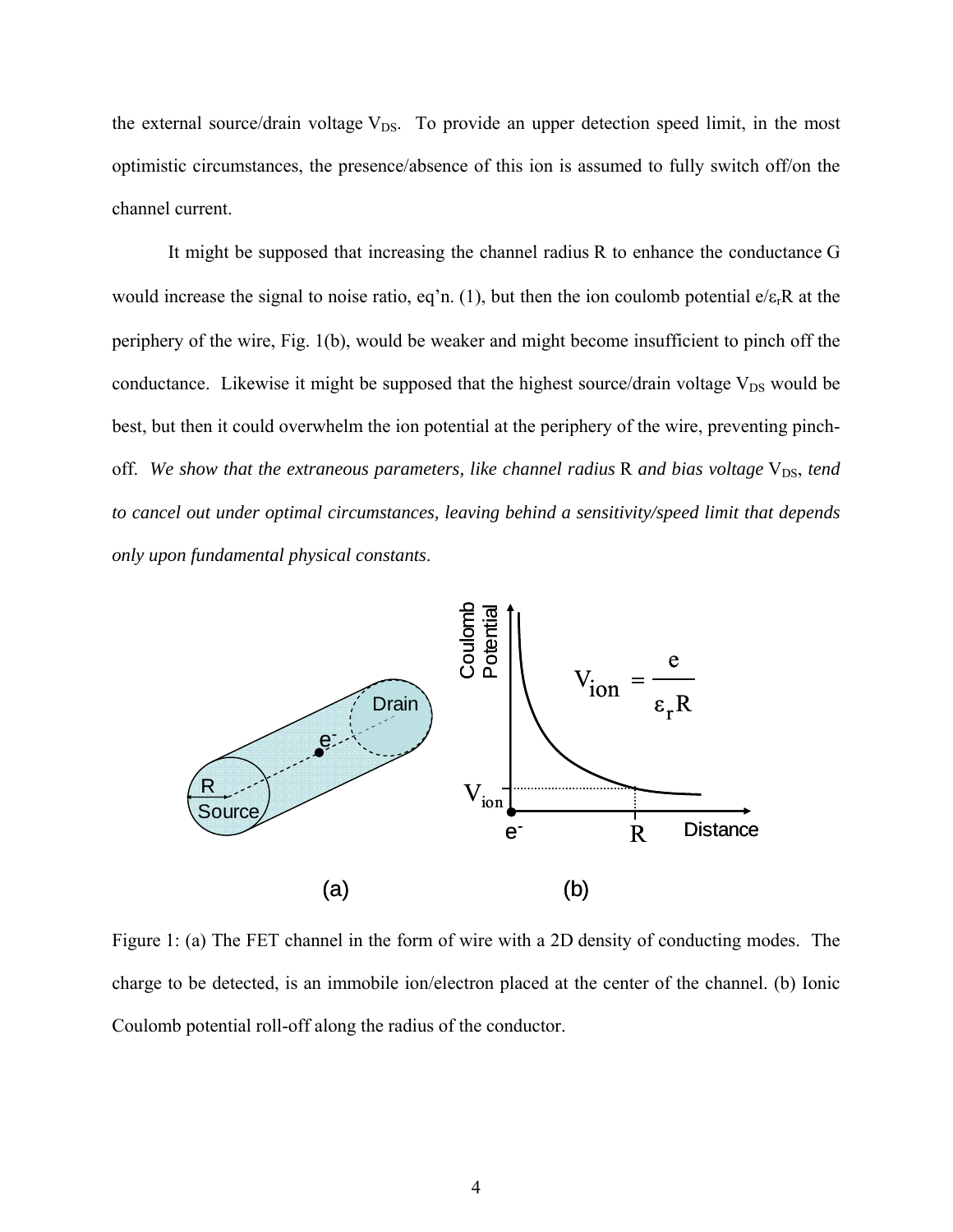Based on the above discussion,  $V_{DS}$  should equal no more than e/ $\varepsilon_rR$ . Let us now estimate the highest possible channel conductance G that can be used. G is at its maximum when the channel transport is ballistic, and the only effective scattering center is the fixed ionic charge that pinches off the channel. In the ballistic regime, the average channel conductance  $\langle G \rangle$  in the conducting state is due to  $N<sub>m</sub>$  conducting modes in the channel, each contributing a conductance of  $e^2/h$  to channel. The conductance  $e^2/h = 1/26$  k $\Omega$  is the well-known standard quantum of conductance of an electron waveguide mode in a 1-dimensional channel. It is presumed that the wire transports freely in the longitudinal direction and is limited to a finite number  $N_m$  of conducting modes in the transverse directions. The well-known transverse 2-dimensional density of states  $m^*/\pi h^2$  per unit area, per unit energy, including 2 spin degenerate states, becomes:

$$
N_{m} = \left(\frac{m^{*}}{\pi \hbar^{2}}\right) (\pi R^{2}) E_{kin} = \left(\frac{m^{*}}{\pi \hbar^{2}}\right) (\pi R^{2}) eV_{DS} = \left(\frac{m^{*}}{\hbar^{2}}\right) \left(\frac{e^{2}}{\varepsilon_{r}}\right) R \dots \dots \dots (2),
$$

where the available kinetic energy  $E_{kin}$  of the electrons multiplies the density of states per unit energy. Under ballistic conditions at low temperatures,  $E_{kin} = eV_{DS} = e^2/\epsilon_r R$  at the maximum permitted source/drain voltage V<sub>DS</sub>. Then N<sub>m</sub> becomes equal to  $(m*/\hbar^2)(e^2/\epsilon_r)R$  on the right side of eq'n. (2). This is multiplied by the conductance quantum  $e^2/h$  to get conductance, and by  $V_{DS}$  to get the total sensing current I:

$$
I = \left(\frac{e^2}{h}\right) \left(\frac{m^*}{h^2}\right) \left(\frac{e^2}{\epsilon_r}\right) R\left(\frac{e}{\epsilon_r R}\right) = \left(\frac{e}{h}\right) \left(\frac{m^* e^4}{h^2 \epsilon_r^2}\right) = 2e \times \frac{Rydberg}{h} \left(\frac{m^*}{m \epsilon_r^2}\right) \dots \dots \dots \dots (3)
$$

where the Rydberg is the ordinary hydrogenic Rydberg binding energy or the semiconductor Rydberg energy that is scaled by the factor  $m^*/m \epsilon_r^2$  as dictated by the dielectric screening  $\epsilon_r$ , and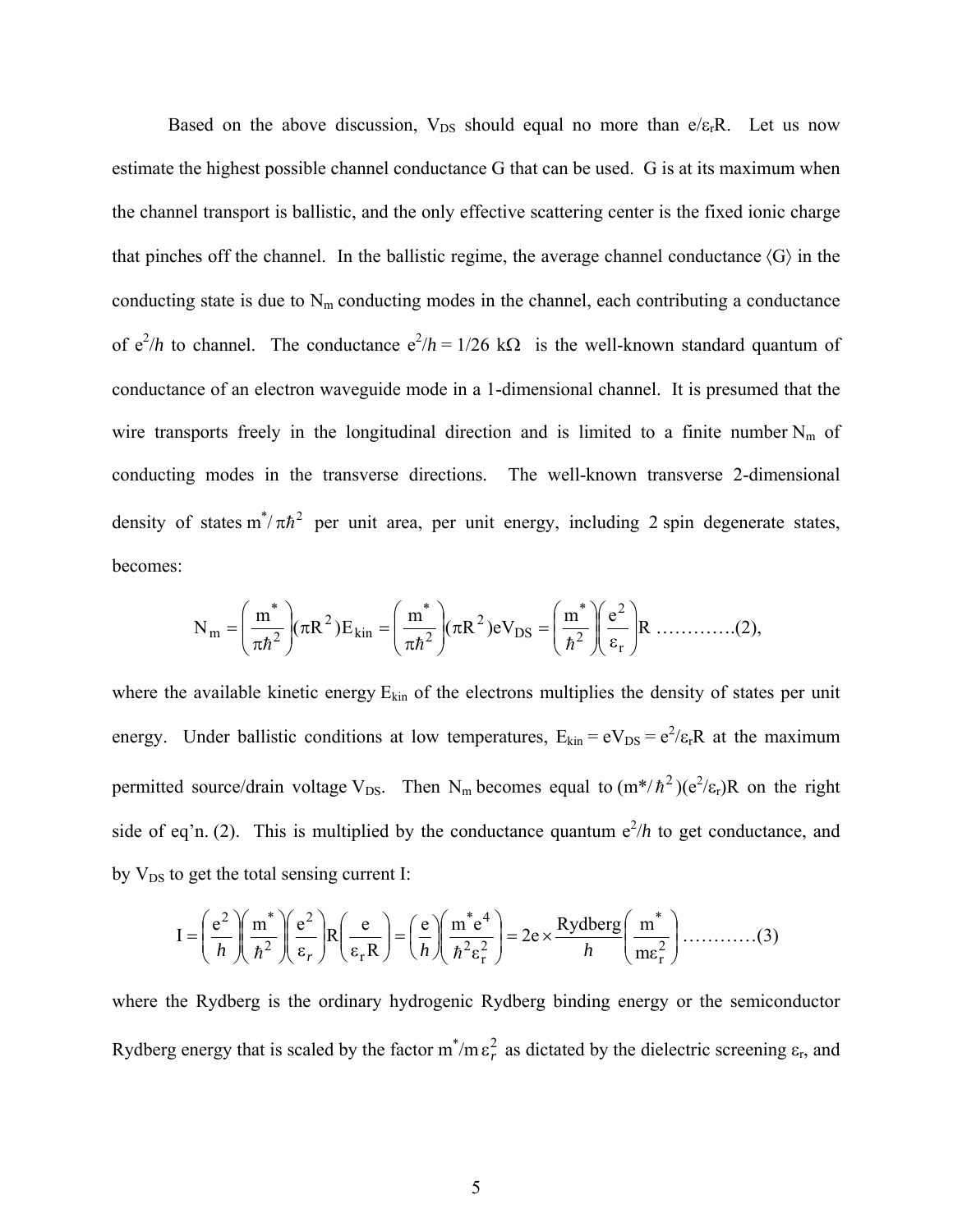by effective mass ratio  $m^*/m$ . We see that the current in eq'n. (3) is simply the electric charge multiplied by appropriate Rydberg frequency. Thus the signal-to-noise ratio becomes:

$$
SNR = \frac{\langle I \rangle}{I_N} = \sqrt{\frac{2e \times \text{Rydberg}}{2eh \Delta f}} = \sqrt{\frac{\text{Rydberg}}{h \Delta f}} \quad or \quad \sqrt{\frac{\text{Rydberg}}{h \Delta f}} \left( \frac{m^*}{m \epsilon_I^2} \right) \dots \dots \dots \dots \dots (4).
$$

The maximum bandwidth for unity signal-to-noise ratio detection of a single charge is the Rydberg frequency. It should be noted that the Rydberg energy is composed of fundamental constants:  $(\frac{1}{2})mc^2 \times (e^2/\hbar c)^2$ , which is half the electron rest energy times the fine structure constant squared.

We now consider Case (2), a more traditional FET geometry, namely the quantum point contact transistor<sup>4</sup> that has become a very popular tool in mesoscopic physics experiments. A quantum point contact (QPC) is a ballistic constriction in a transistor channel, with a width comparable to the electron Fermi wavelength. A convenient way of creating a QPC is by electrostatically confining a 2D electron gas in a modulation doped heterostructure between split gate electrodes as shown in Fig. 2(a). The key feature in the transport through a QPC is the quantization of conduction in multiples of  $e^2/h$  due the formation of 1D waveguide modes in the narrow channel. For this Case (2), we find a similar universal signal-to-noise ratio as eq'n. (4), except as modified by geometrical factors.

 We consider the sensitivity of a QPC with a width W equal to just one-half of a de Broglie wavelength so that there is only one electron waveguide mode through the constriction. As in the previous Case (1), the channel is assumed to be completely pinched off in case of the presence of a single ionic charge in the transport path. The waveguide mode is opened when the charge is absent, turning the conductance on by one full quantum  $e^2/h$ . To distinguish Case (2) from the previous Case (1), the maximum permitted applied source-drain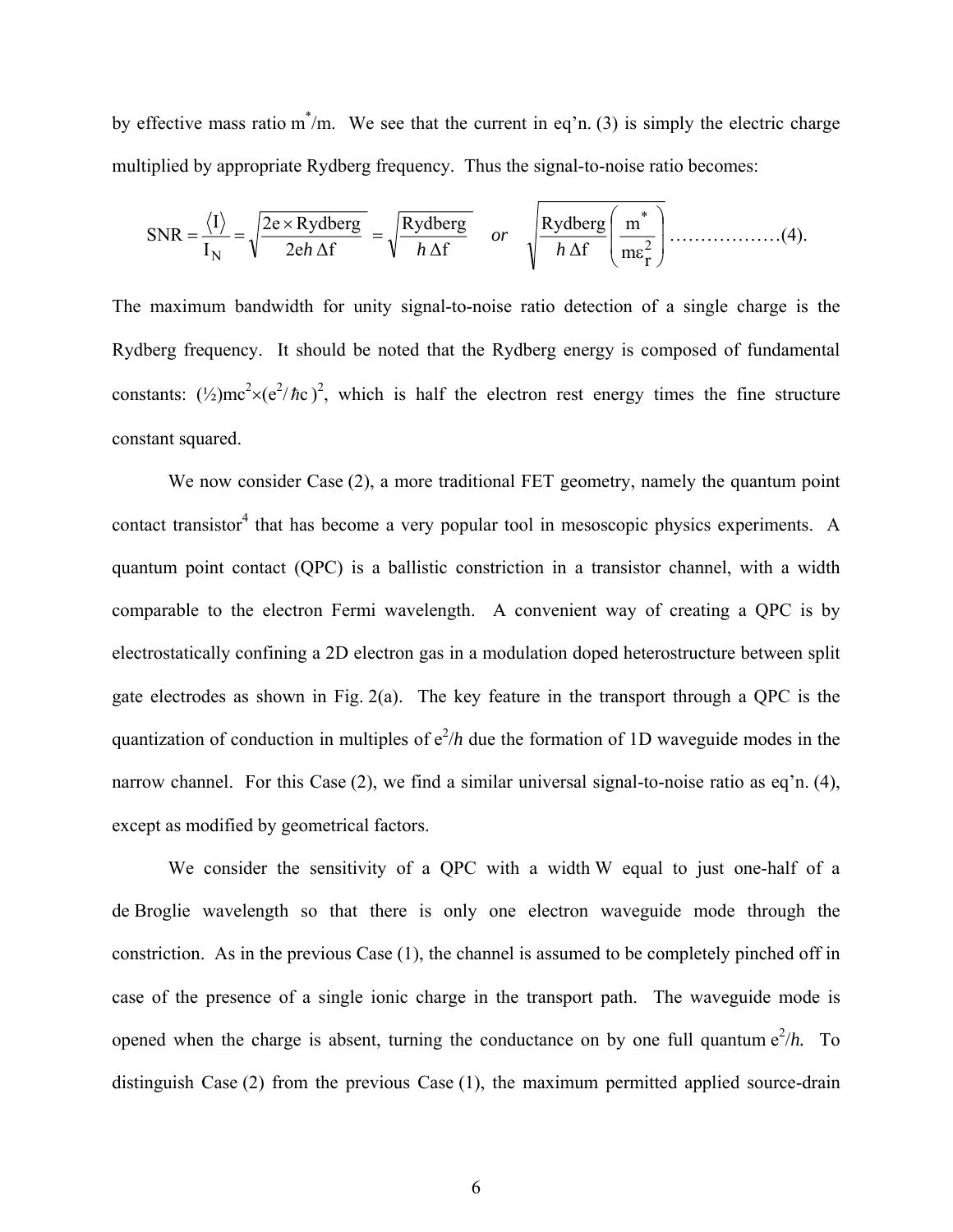voltage is taken to be equal to the  $1\rightarrow 2$  sub-band spacing,  $\Delta_{sub-band}$ . Accounting for spindegeneracy, the signal-to-noise ratio expression in eq'n. (1) becomes

∆f ∆ 2 e f 2e V I I SNR DS sub-band 2 <sup>N</sup> *<sup>h</sup> <sup>h</sup>* <sup>=</sup> <sup>∆</sup> <sup>=</sup> <sup>=</sup> ……………………….(5)



Figure 2: (a) A quantum point contact field effect transistor patterned by electrostatic gates on a 2d electron gas. W is the width of the conducting channel. The charge to be detected is optimally located at the center of the transistor. (b) The effect of the charge is to shift the channel conductance by  $2e^2/h$ , the conductance quantum, allowing 2 spin states.

An estimate for  $\Delta$ <sub>sub-band</sub> can be made by using the 1→2 energy level spacing for a waveguide of width W, which gives  $\Delta_{sub-band} = 3\pi^2 h^2 / 2m^*W^2$ . Substituting this value of  $\Delta$  in the SNR expression of eq'n. (5)

f 1 2m W 3 I f I SNR \* <sup>2</sup> 2 2 sub-band <sup>N</sup> ∆ <sup>π</sup> <sup>=</sup> <sup>∆</sup> <sup>∆</sup> <sup>=</sup> <sup>=</sup> *<sup>h</sup> <sup>h</sup>* <sup>h</sup> …………………(6)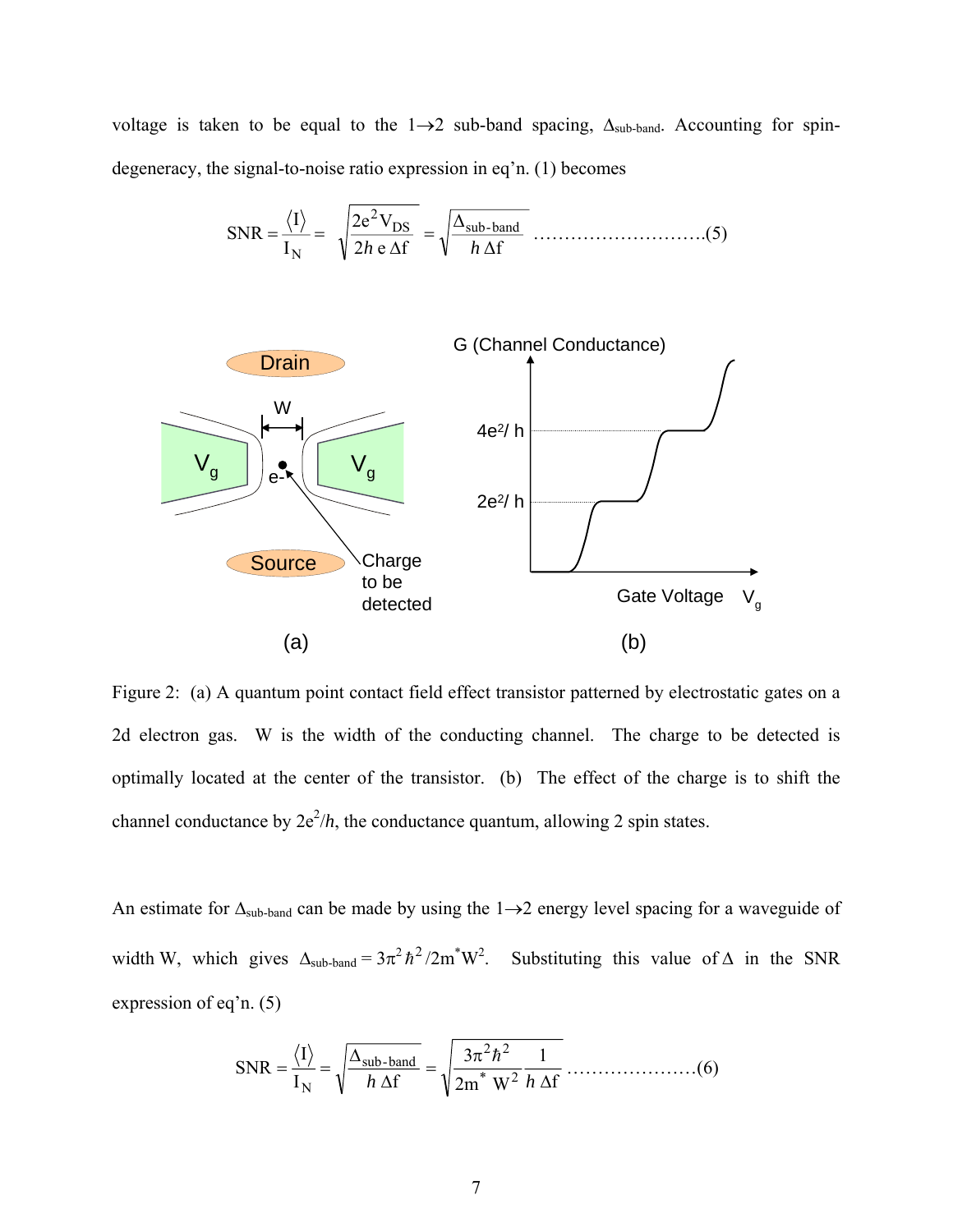Eq'n. (6) can be re-expressed in terms of the vacuum Bohr radius  $a_0 = \hbar^2 / me^2$  and the vacuum Rydberg:

$$
\text{SNR} = \sqrt{\frac{3\pi^2 h^2}{2m^* h \Delta f} \left(\frac{me^2}{h^2}\right)^2 \frac{a_o^2}{W^2}} = \sqrt{\frac{3\pi^2}{h \Delta f} \left(\frac{m}{m^*}\right) \frac{me^4}{2h^2} \frac{a_o^2}{W^2}} = \sqrt{\frac{3\pi^2 \text{Rydberg}}{h \Delta f} \left(\frac{m}{m^*}\right) \left(\frac{a_o}{W}\right)^2} \dots \dots (7)
$$

 The SNR for a quantum point contact transistor, eq'n. (7), resembles the SNR for a cylindrical transistor channel, eq'n. (4), but with some differences, especially that the dielectric screening  $(1/\epsilon_{r})^2$  is replaced by  $(a_0/W)^2$ .

 Let us now analyze Case (3), single electric charge detection in an SET. In Fig. 3, a conducting island is linked by tunnel barriers to a source, and a drain electrode. Due to the Coulomb blockade<sup>10</sup>, no current will flow unless the source/drain voltage is sufficient to overcome the single electron charging energy,  $e^2/2C$ , of the island capacitance C. Since an external electrode can adjust the exact electric potential of the island, the external gate can switch<sup>2</sup> the blockade effect on and off, making a transistor, and an electrometer.



Figure 3: A Single Electron Transistor formed by an isolated metallic Island between Source and Drain reservoirs. R is the radius of the Island. The charge to be detected is optimally located at the center of the Island.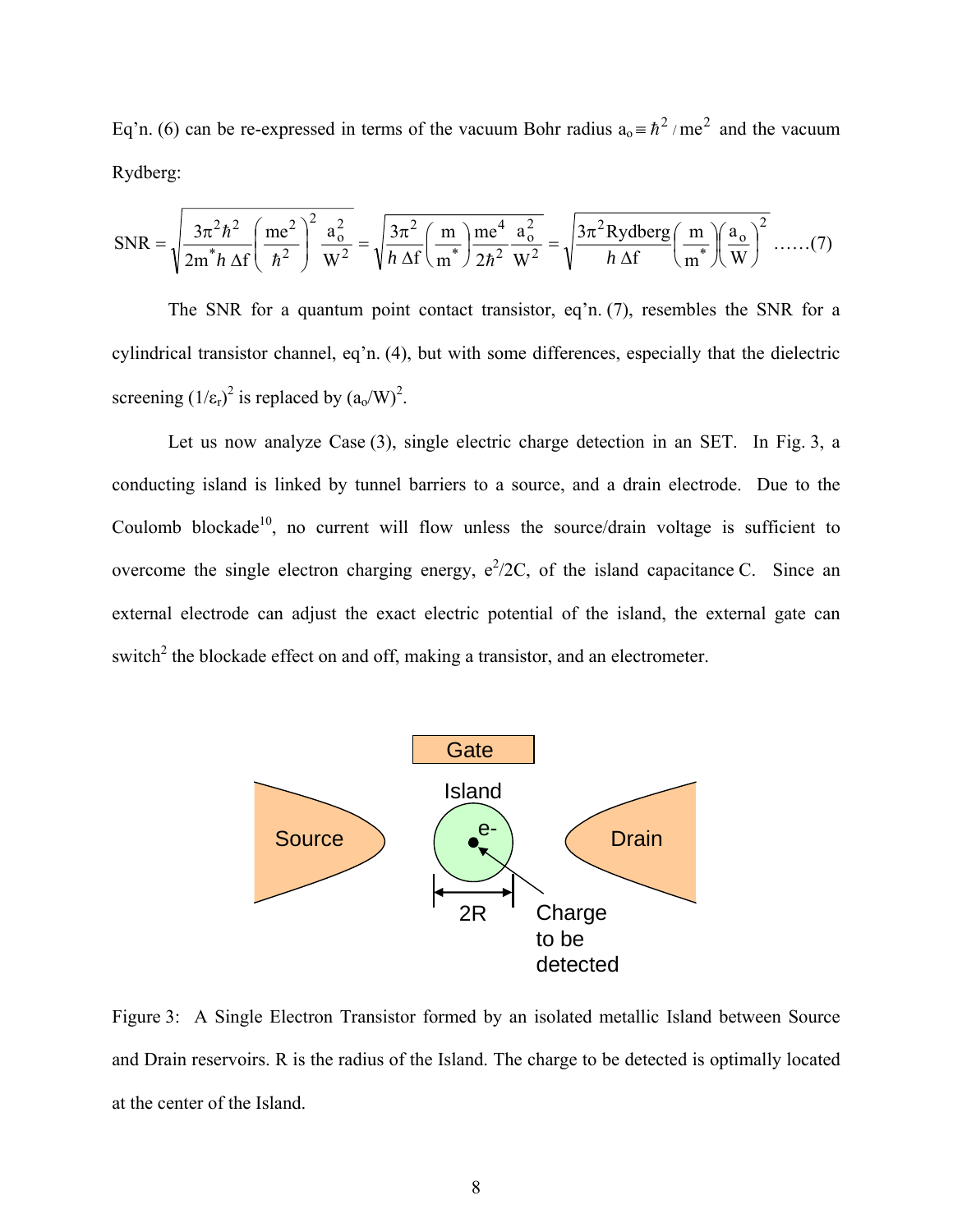Just as in eq'n. (1), it is desirable to make the sensing current  $\langle G \rangle V_{DS}$  as large as possible. However, the tunneling conductance  $\langle G \rangle$ , should not exceed the conductance quantum  $e^{2}/h$ , or the charging energy would become ill-defined. Furthermore the source/drain voltage  $V_{DS}$  should not exceed the Coulomb blockade voltage e/2C. Thus SNR is limited by:

$$
SNR = \frac{\langle I \rangle}{I_N} = \sqrt{\frac{\langle G \rangle V_{DS}}{2e\,\Delta f}} = \sqrt{\frac{2e^2}{2e\,h\Delta f\,2C}} = \sqrt{\frac{e^2}{h\Delta f\,2C}} \dots \dots \dots \dots (8)
$$

where eq'n. (8) is actually similar to the corresponding SET charge sensitivity equation in ref. 2, except for geometrical factors. The capacitance C can be estimated<sup>11</sup> by regarding the island as a thin conducting disk, whose capacitance is  $C=2\varepsilon_rR/\pi$ . Then the SNR becomes:

2 R a f Rydberg 2 R a 2 me f e 2 f 2 R e I I SNR r o r o 2 2 2 r 2 <sup>N</sup> ε π <sup>∆</sup> <sup>=</sup> <sup>ε</sup> π <sup>∆</sup> <sup>=</sup> <sup>ε</sup> π <sup>∆</sup> <sup>=</sup> <sup>=</sup> *<sup>h</sup> <sup>h</sup>* <sup>h</sup> *<sup>h</sup>* …………..(9)

The charge detection speed at SNR=1, is again the Rydberg frequency in eq'n. (9), but eq'n. (9) now incorporates  $a_0/\varepsilon_rR$ , the geometric mean of the dimensionless charge screening correction factors from eq'n. (4) and eq'n. (7), provided R and W have the same lithographic size limit. In practice, the numerical value of the approximate correction factors  $(1/\epsilon_{r})^2$ ,  $(a_0/W)^2$ , and  $(a_0/\epsilon_{r}R)$ from equations (4), (7), and (9) respectively, are all very similar. Thus the speed with which a single electric charge can be measured is essentially limited by a fundamental constant, the Rydberg frequency, as corrected by charge screening or geometrical factors. The sensitivity/speed limit can be  $10^{-7}$  -10<sup>-6</sup> e/ $\sqrt{Hz}$  depending on charge screening and geometry.

 Thus Case (1), the FET, Case (2), the quantum point contact FET, and Case (3), the SET, all have similar speed/sensitivity limits connected to the Rydberg frequency. The question arises whether a different technology, using perhaps high energy particles could have a better speed